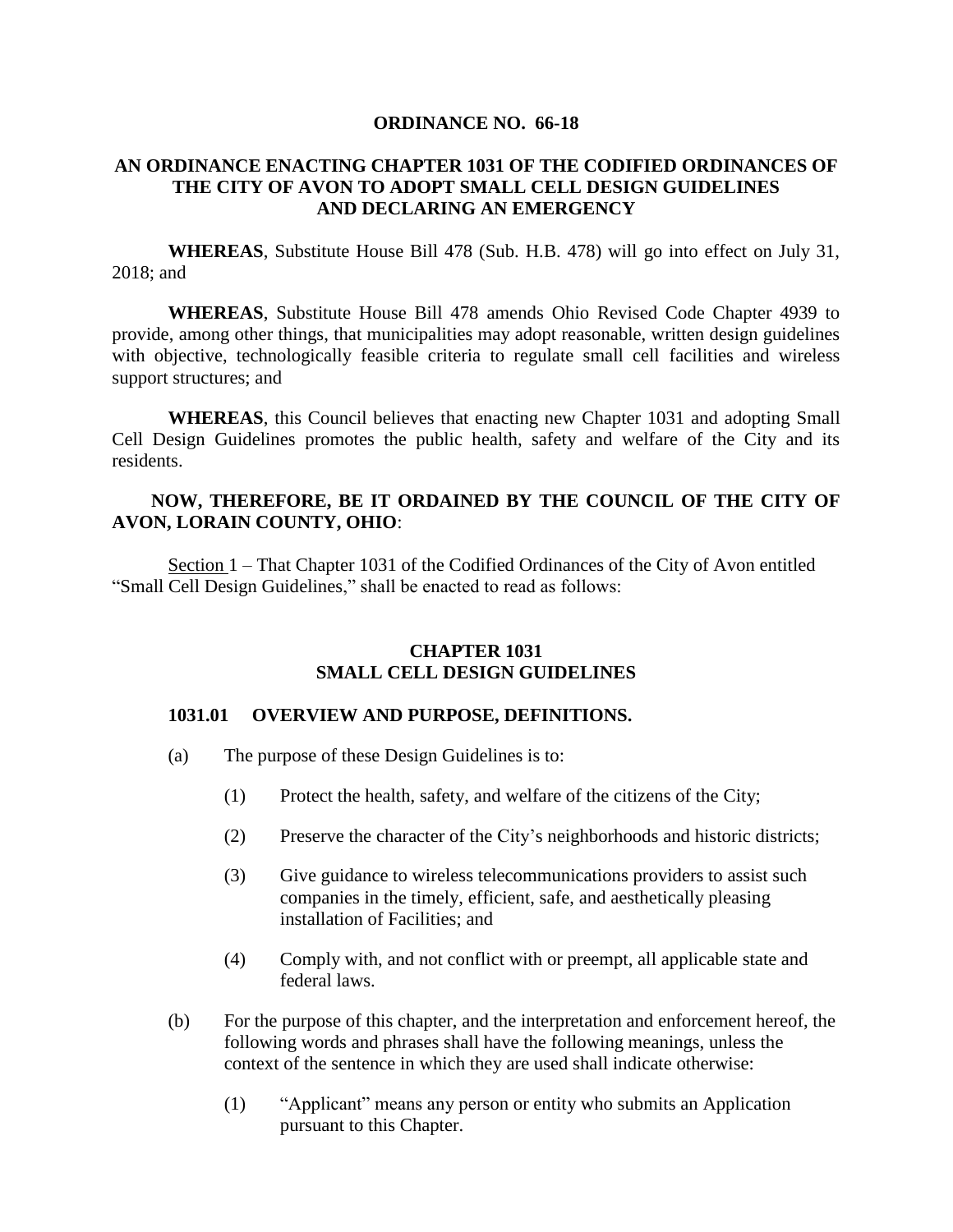- (2) "Application" means the form issued by the City Planning Department to be submitted by an Applicant to the City Planning Coordinator to obtain a Small Cell Use Permit from the City to Collocate a Small Cell Facility and/or to construct, maintain, modify, operate, or replace a Wireless Support Structure.
- (3) "Accessory Equipment" means equipment used in conjunction with a Small Cell Facility and generally at the same location as, or in proximity to, the Small Cell Facility including, but not limited to, electric meters, concealment elements, telecommunications demarcation boxes, grounding equipment, power transfer switches, cut-off switches, and vertical cable runs.
- (4) "City" means City of Avon, Ohio.
- (5) "Collocation" or "Collocate" means to install, mount, maintain, modify, operate, or replace wireless Facilities on a Wireless Support Structure.
- (6) "Design Guidelines" means the standards established in this Chapter 1031 of the Avon Codified Ordinances.
- (7) "Facilities" means Small Cell Facilities, Accessory Equipment, and Wireless Support Structures.
- (8) "Facilities Operator" means the person or entity responsible for the installation, operation, maintenance, replacement, and modification of Facilities. Facilities Operator includes:
	- (A) Operators;
	- (B) Applicants who applied for consent to Collocate a Small Cell Facility or to construct, maintain, modify, operate, or replace a new Wireless Support Structure pursuant to O.R.C. Section 4939.031(E) and who have obtained a Small Cell Use Permit; and
	- (C) Applicants who applied for consent to Collocate a Small Cell Facility or to construct, maintain, modify, operate, or replace a new Wireless Support Structure pursuant to O.R.C. Section 4939.033 and who have obtained a Small Cell Use Permit.
- (9) "Historic district" means a building, property, or site, or group of buildings, properties, or sites that are either of the following:
	- (A) Listed in the national register of historic places or formally determined eligible for listing by the keeper of the national register, the individual who has been delegated the authority by the federal agency to list properties and determine their eligibility for the national register, in accordance with section VI.D.1.a.i-v of the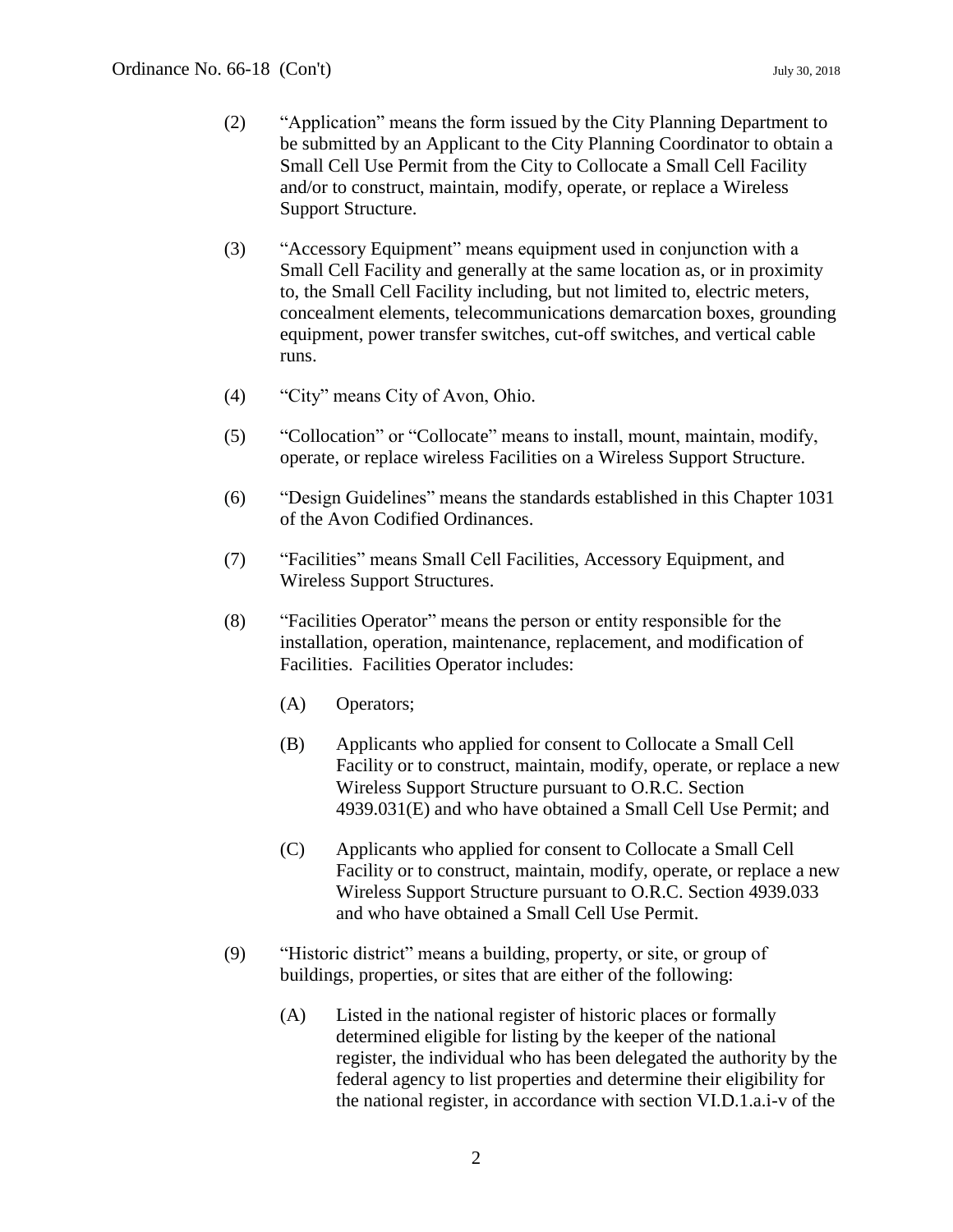nationwide programmatic agreement codified at 47 C.F.R. part 1, Appendix C;

- (B) A registered historic district as defined in section 149.311 of the Revised Code.
- (C) On the register of Avon landmarks established pursuant to Article XIV, Section 2 of the Charter of the City of Avon.
- (10) "Operator" means a wireless service provider, cable operator, or video service provider that operates a Small Cell Facility and provides wireless service, including a wireless service provider, cable operator, or a video service provider that provides information services as defined in the "Telecommunications Act of 1996," 110 Stat. 59, 47 U.S.C. 153(20), and services that are fixed in nature or use unlicensed spectrum.
- (11) "Public Way" or "Right-of-Way" means the surface of, and the space within, through, on, across, above or below, any public street, public road, public highway, public freeway, public lane, public path, public alley, public court, public sidewalk, public boulevard, public parkway, public drive, public easement, and any other land dedicated or otherwise designated for a comparable public use, which is owned or controlled by the City or other public entity or political subdivision.
- (12) "Small Cell Equipment" means a Small Cell Facility and all Accessory Equipment.
- (13) "Small Cell Facility" means a wireless facility that meets both of the following requirements:
	- (A) Each antenna is located inside an enclosure of not more than six (6) cubic feet in volume or, in the case of an antenna with exposed elements, the antenna and all of its exposed elements can fit within an enclosure of not more than six (6) cubic feet in volume; and
	- (B) All other wireless equipment associated with the facility is cumulatively not more than twenty-eight cubic feet in volume. The calculation of equipment volume shall not include electric meters, concealment elements, telecommunications demarcation boxes, grounding equipment, power transfer switches, cut-off switches, and vertical cable runs for the connection of power and other services. "Small Cell Equipment" means a Small Cell Facility and all Accessory Equipment.
- (14) "Small Cell Use Permit" means the permit granted by the City authorizing an Applicant to Collocate a Small Cell Facility or to construct, maintain, modify, operate, or replace a Wireless Support Structure in the Right-of-Way.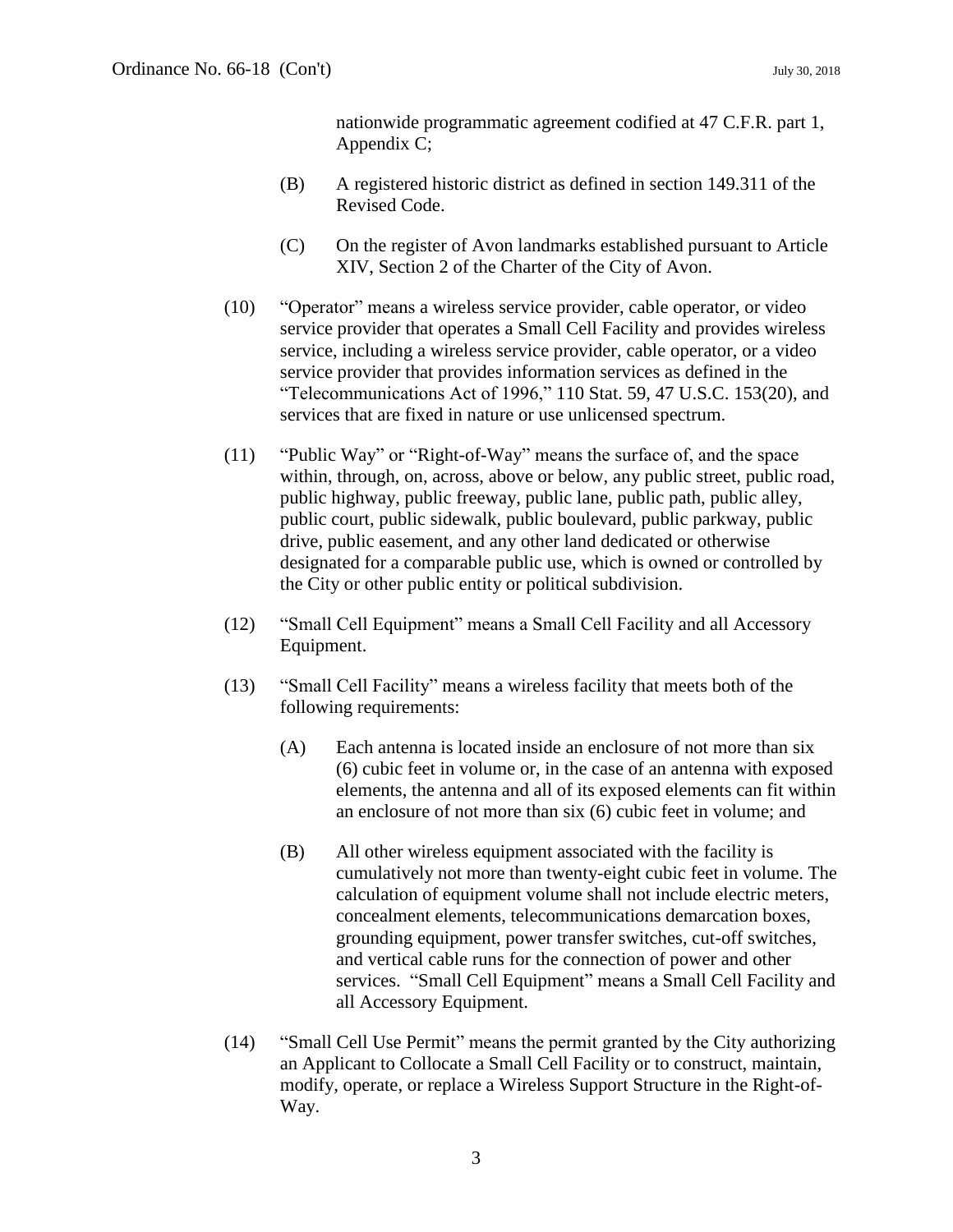- (15) "Underground Area" means an area in the Right-of-Way where existing electric utilities, cable facilities, telecommunications facilities and other facilities, other than structures and facilities owned by the City or a transit authority, are located underground.
- (16) "Wireless Support Structure" means a pole, such as a monopole, either guyed or self-supporting, street light pole, traffic signal pole, a fifteen-foot or taller sign pole, or utility pole capable of supporting Small Cell Facilities. As used in this Chapter, "Wireless Support Structure" excludes all of the following:
	- (A) A utility pole or other facility owned or operated by a municipal electric utility; and
	- (B) A utility pole or other facility used to supply traction power to public transit systems, including railways, trams, streetcars, and trolleybuses.

# **1031.02 GENERAL STANDARDS**

- (a) Facilities shall not be installed unless the Facilities are compliant with these Design Guidelines, Chapter 1032 of the Codified Ordinances and any Application requirements, and all applicable local, state, and federal laws.
- (b) A Facilities Operator shall not construct, maintain, modify, operate, or replace any Facilities not clearly depicted in an Application for a Small Cell Use Permit.
- (c) All work shall be performed in a professional manner consistent with the highest standards of workmanship.
- (d) Facilities shall be maintained in good and safe condition and in a manner that complies with all applicable federal, state and local requirements.
- (e) Facilities shall not be installed in any location that causes any interference with the City's public safety radio system, traffic and emergency signal light system, or other City safety communications systems or system components.
- (f) The City may propose an alternative location for proposed Facilities up to one hundred (100) feet from the proposed location or within a distance that is equivalent to the width of the Public Way, whichever is greater. The Facilities Operator shall utilize the alternative location unless the Facilities Operator shows that the alternative location is not technically feasible.
- (g) Facilities shall not interfere with existing or planned street trees.
- (h) Signage shall be mounted on all new Facilities providing the Facilities Operator's name, an emergency contact phone number, an informational contact number, and all other information required by law. Unless otherwise prohibited by law,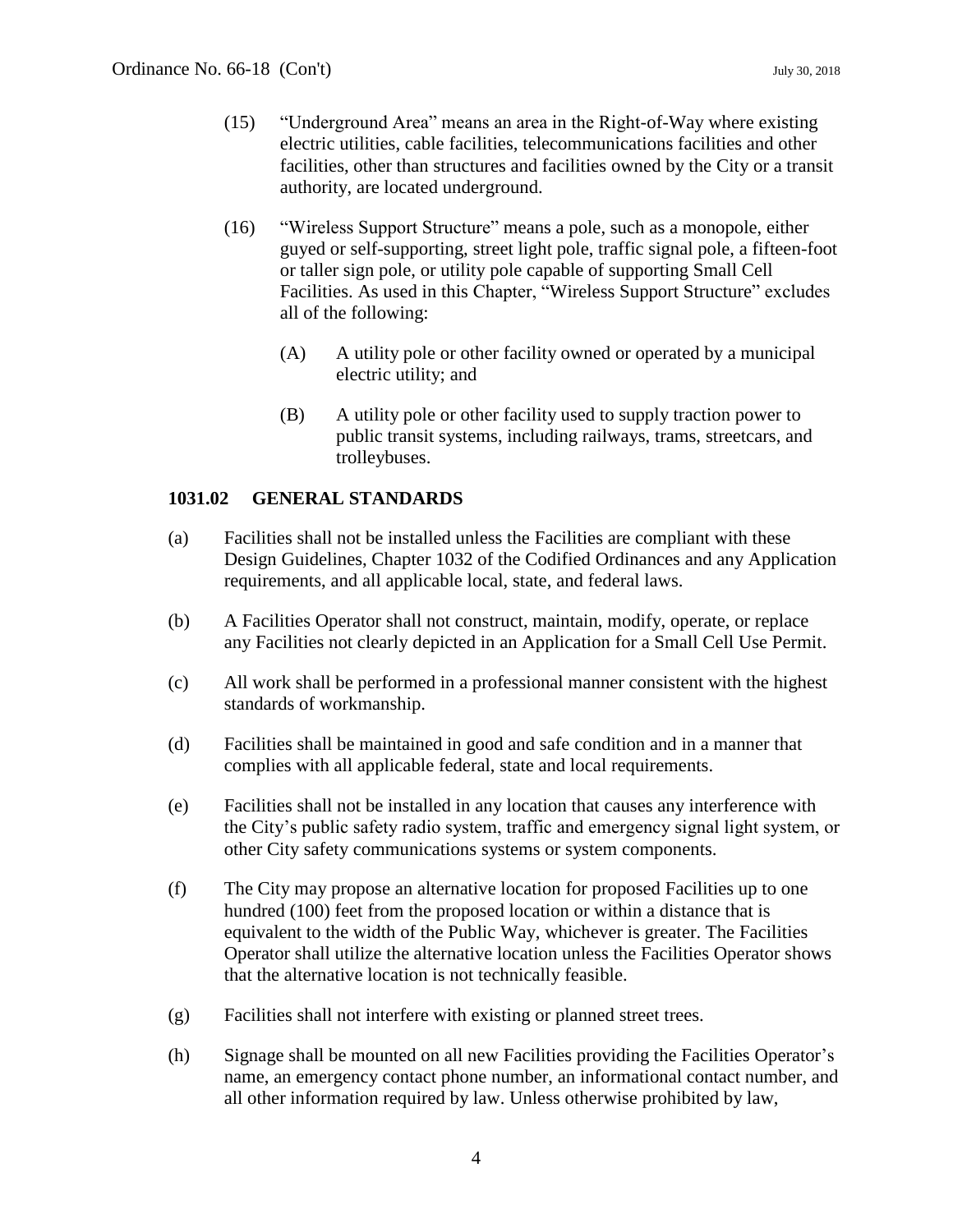signage shall be discreet in color and shall match the Facilities and surrounding area and font size used on the sign shall be no smaller than 9 point font and no larger than 14 point font.

- (i) Unless otherwise required by law, all manufacturer stickers and decals shall be removed from Facilities.
- (j) Facilities shall be camouflaged using existing land forms, vegetation, and structures to screen the Facilities from view and to blend in with the surrounding built and natural environment.
- (k) The City may require the Facilities Operator to incorporate additional concealment elements before approving an Application. Concealment elements may include, but shall not be limited to, fencing, public art, strategic placement, and placement within existing or replacement street furniture.
- (l) Facilities shall not have any flashing lights, sirens or regular noise other than a cooling fan that may run intermittently.
- (m) All hardware, including antenna mounting brackets and hardware, antenna mounting posts, cables, shrouds and other equipment mounted shall be painted in a color designated by the City, and the color shall match the Facilities. The City may require the Facilities Operator use a different, non-matching color on a caseby-case basis when the City determines a non-matching color would better fulfil the purposes of these Design Guidelines.
- (n) A Facilities Operator shall remove or paint over any graffiti on the Facilities at Facility Operator's sole expense as soon as practicable, but no later than **thirty (30)** ten (10) days from the date the Facilities Operator receives notice of the graffiti.

# **1031.03 SPECIFICATIONS FOR COLLOCATION**

- (a) Small Cell Equipment shall not interfere with the primary purpose of a Wireless Support Structure.
- (b) Small Cell Equipment to be attached to a Wireless Support Structure shall be attached at least eight (8) feet above ground level. If Small Cell Equipment is projecting toward the street then the Small Cell Equipment shall be installed no less than sixteen (16) feet above ground level.

# **1031.04 ANTENNAS**

- (a) Antennas and Accessory Equipment must be capable of fitting within an enclosure not larger than six (6) cubic feet in volume.
- (b) Antennas and Accessory Equipment shall not increase the overall height of an existing Wireless Support Structure by more than five (5) feet.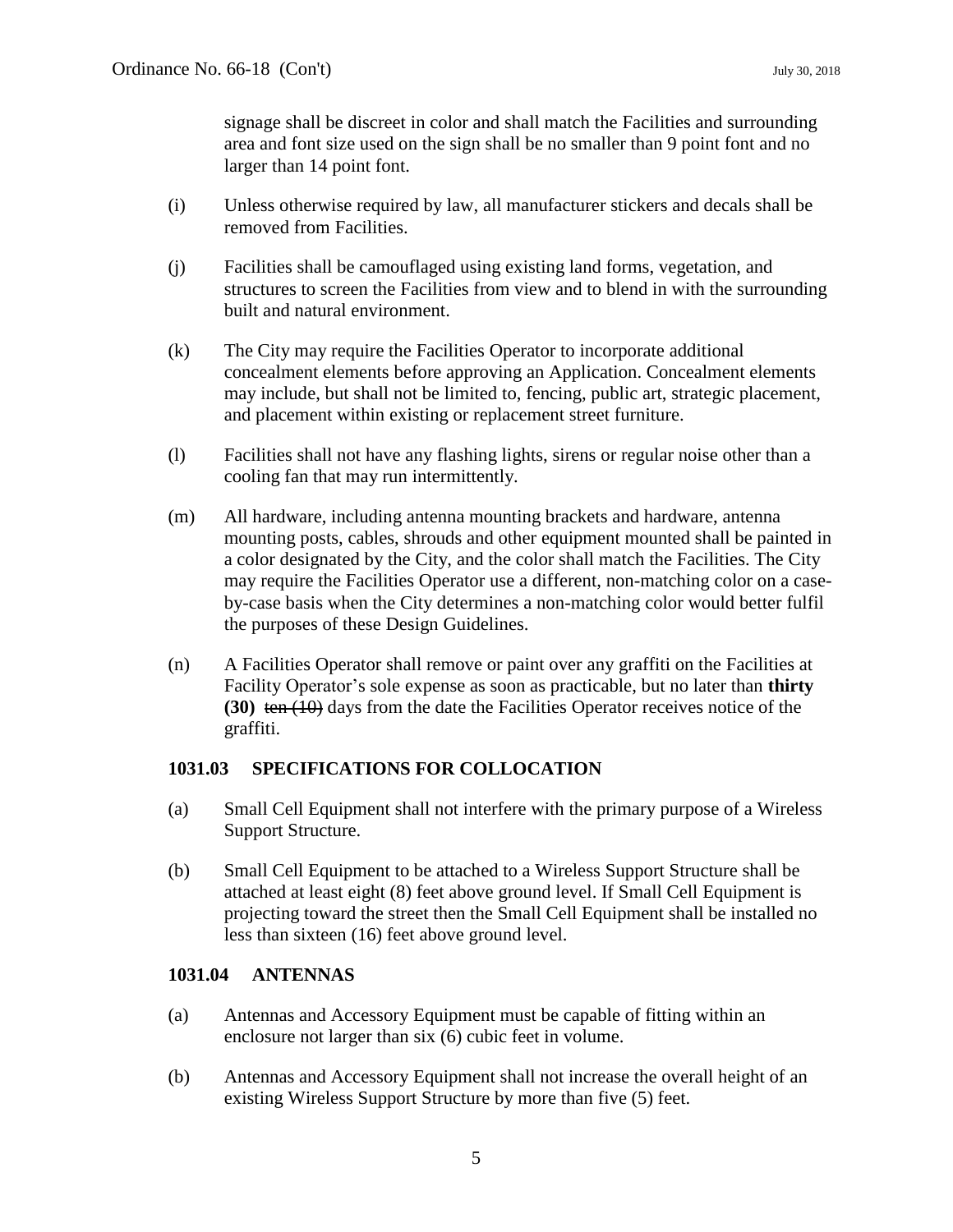- (c) Antennas mounted on a Wireless Support Structure shall be enclosed inside the Wireless Support Structure whenever possible and otherwise within a canister or other shroud. All Accessory Equipment associated with the antenna shall be concealed and shall not visibly protrude from the shroud or canister.
- (d) The width of the canister or other shroud encasing the antenna and Accessory Equipment shall not exceed the width of the **topmost** narrowest portion of the Wireless Support Structure**, or ten inches in diameter, whichever is less**.
- (e) The enclosure or shroud shall be painted to match or complement the Wireless Support Structure.
- (f) Antennas shall be installed in a manner that minimizes the visual impact to the general public.
- (g) Antennas shall not impair light or **substantially obstruct** views from adjacent window(s).
- (h) Antennas located on the exterior of a Wireless Support Structure shall be topmounted on a Wireless Support Structure. The City may approve a side-mounted antenna if, in the City's discretion, the side-mounted antenna would be more appropriate given the built environment, neighborhood character, overall site appearance or would otherwise promote the purposes in these Design Guidelines.

#### **1031.05 WIRELESS SUPPORT STRUCTURE-MOUNTED EQUIPMENT**

- (a) All Wireless Support Structure-mounted Small Cell Equipment other than the antenna(s) and electric meter must be concealed within an equipment cabinet.
- (b) Equipment cabinets shall be mounted flush to the Wireless Support Structure.
- (c) Equipment cabinets shall be stacked together on the same side of the Wireless Support Structure and oriented away from any windows and doorways to minimize visual impacts thereupon.
- (d) The equipment cabinets must be non-reflective and painted, wrapped or otherwise colored to match the Wireless Support Structure.

# **1031.06 GROUND-MOUNTED SMALL CELL EQUIPMENT**

- (a) The City shall not approve the proposed location of ground-mounted Small Cell Equipment unless the Applicant (1) proposes the ground-mounted equipment in connection with a Collocation, and (2) shows that the equipment cannot be feasibly placed on the Wireless Support Structure or in an underground vault.
- (b) If technically feasible, Small Cell Equipment should be located in a vault buried underground rather than being ground-mounted. If underground placement is not technically feasible, ground-mounted Small Cell Equipment shall be contained in a shroud or cabinet.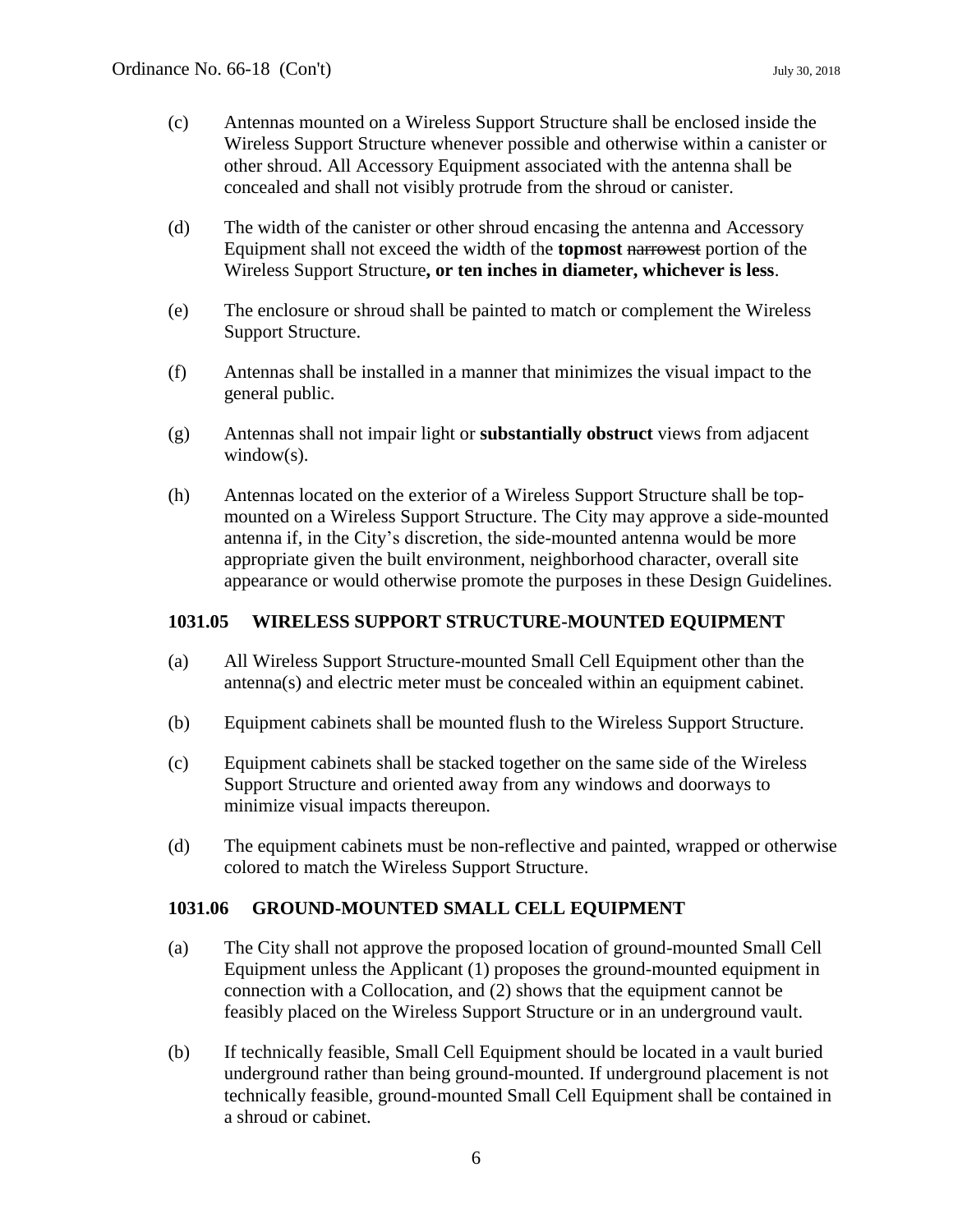- (c) All ground-mounted Small Cell Equipment shall be installed in a manner that minimizes the visual and ingress/egress impact to the general public.
- (d) Ground-mounted Small Cell Equipment shall be placed as far as practicable from pedestrian sidewalks and shall neither block nor be placed within the sidewalk in any way.

# **1031.07 CABLES**

- (a) All cables, conduit and wiring shall be located inside conduit and inside the Wireless Support Structure or an equipment cabinet.
- (b) Excess cables and wiring shall not be spooled, coiled or otherwise stored on the exterior of the Wireless Support Structure unless within an enclosure. Cables shall not be externally visible.

#### **1031.08 ELECTRICAL METERS**

- (a) Facilities Operators shall use flat-rate electric service when available in order to eliminate the need for a meter.
- (b) If a meter is required, then Facilities Operators shall use the smallest and least intrusive electric meter available. Whenever permitted by the electric service provider, the electric meter shall be painted to match the Wireless Support Structure.

# **1031.09 UTILITY LINES**

(a) Service lines shall be underground to avoid additional overhead lines. The underground cables and wires must transition directly into the Wireless Support Structure base without any external junction box.

#### **1031.10 SPECIFICATIONS FOR REPLACEMENT OF WIRELESS SUPPORT STRUCTURES**

- (a) A Facilities Operator shall be required to replace an existing Wireless Support Structure in the following circumstances:
	- (1) The Wireless Support Structure upon which the Applicant has proposed to Collocate Small Cell Equipment is deemed incapable of bearing the added weight of the Small Cell Equipment; or
	- (2) An existing Wireless Support Structure is located within 100 feet of the proposed site of a new Wireless Support Structure but the existing Wireless Support Structure is incapable of bearing the additional weight of the Small Cell Equipment.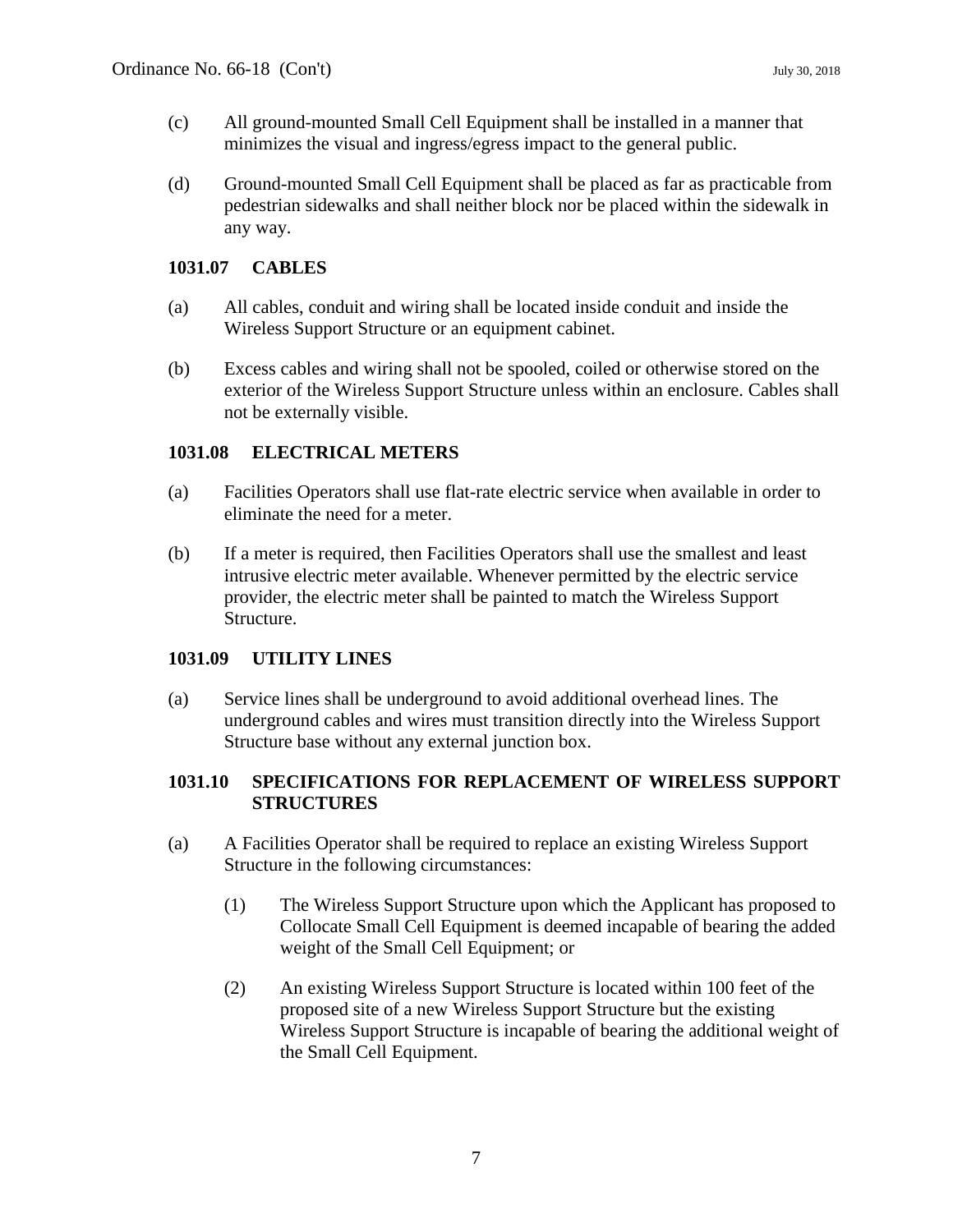- (b) Designs for replacement of Wireless Support Structures shall be as architecturally similar as possible to the existing Wireless Support Structure to be replaced unless otherwise approved by the City.
	- (1) All luminaire mast arms shall be the same length, arch, and style as the original luminaire arm, unless otherwise specified by the City.
	- (2) The City may require the Facilities Operator to install a new metal Wireless Support Structure rather than a new wood support structure.
- (c) Except in those zoning districts where the height limit is 35 feet or lower, the overall height of a replacement Wireless Support Structure, including proposed Collocated antenna, shall not be more than forty (40) feet in height above ground level. The overall height of a replacement Wireless Support Structure, including proposed Collocated antenna, shall not be more than thirty-five (35) feet in height above ground level in zoning districts where the height limit is 35 feet or lower, so long as there is no Wireless Support Structure or utility pole taller than thirty (30) feet located within three-hundred (300) feet of the location of the proposed replacement Wireless Support Structure.
- (d) All existing signs, traffic signals, emergency signal detection units, video detection cameras, video cameras, crosswalk service buttons, crosswalk signals, and any other pedestrian or traffic devices shall be reinstalled or replaced with new units by the Facilities Operator at no cost to the City.
- (e) The concrete Wireless Support Structure foundation for the original Wireless Support Structure shall be removed either partially or completely by the Facilities Operator as instructed by the City.
	- (1) If partially removed, the original Wireless Support Structure foundation shall be taken back to a level that is twelve (12) inches below the existing grade and covered with four  $(4)$  inches of one-half  $(½)$  inch to threequarter  $(3/4)$  inch compose of rock material. The remaining eight  $(8)$  shall be native soil.
	- (2) If the entire original Wireless Support Structure foundation must be removed, then all foundation materials (concrete, rebar, metals, bolts, etc.) shall be removed. The type of backfill material and compaction required is: (a) one-half  $(\frac{1}{2})$  sack slurry for the entire depth in paved areas, and (b) one-half (1/2) sack slurry for the entire depth except the top twelve (12) inches will be native soil in landscaped areas.

#### **1031.11 SPECIFICATIONS FOR NEW WIRELESS SUPPORT STRUCTURES**

(a) New Wireless Support Structures shall be designed and constructed to accommodate **at least two sets of** Small Cell Equipment from at least two (2) wireless service providers on the same Wireless Support Structure.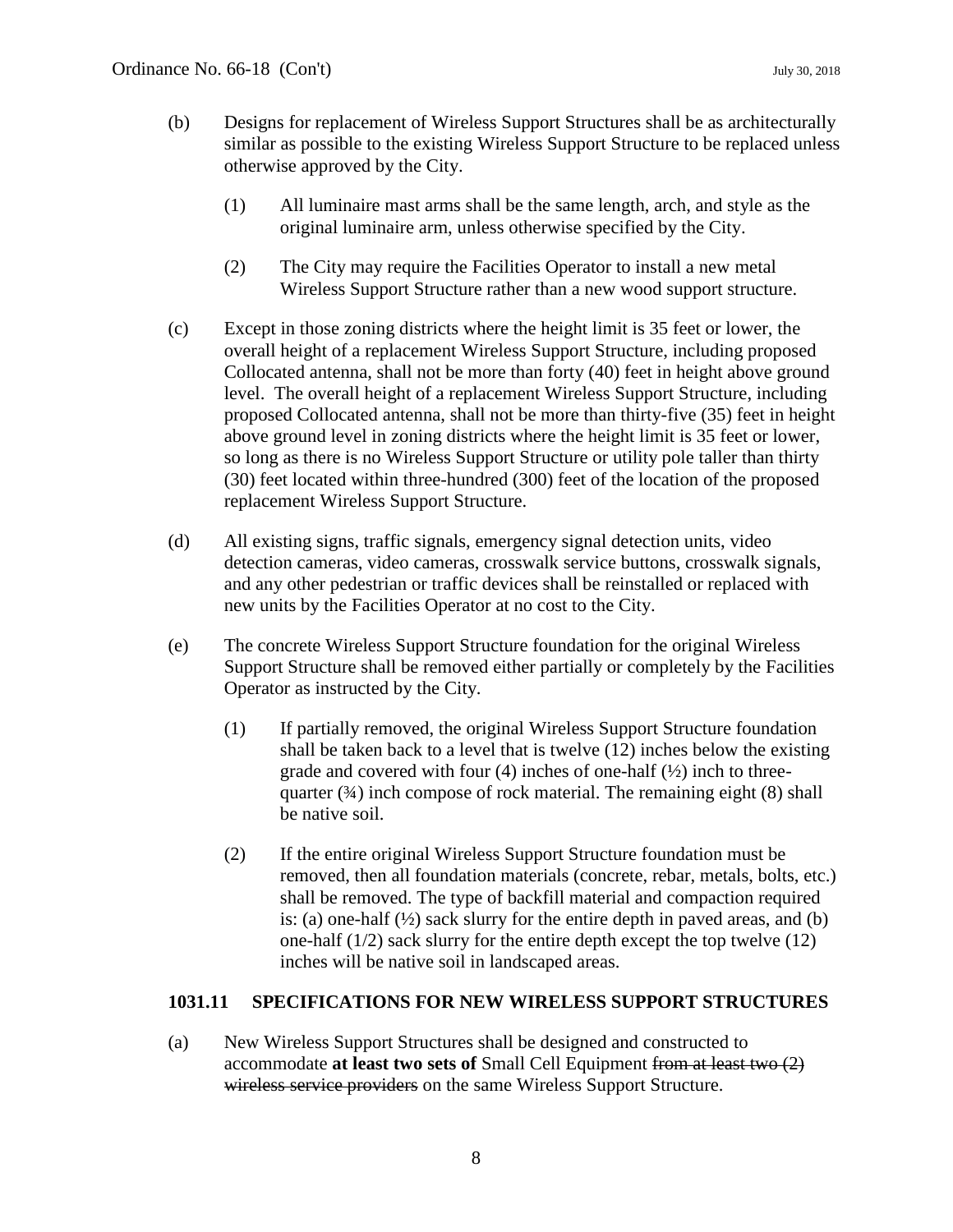- (b) New Wireless Support Structures shall maintain a distance of three hundred (300) feet from existing monopoles, or utility poles.
- (c) In residential districts, new Wireless Support Structures shall be located at the shared property line between two residential parcels where the parcels intersect the Right-of-Way **when available**.
- (d) In non-residential districts, new Wireless Support Structures shall be located between tenant spaces, storefront bays, or adjoining properties at the shared property lines where the parcels intersect the Right-of-Way **when available**.
- (e) New Wireless Support Structures shall not interfere with any metered parking space.
- (f) A new Wireless Support Structure shall not be located in front of a building entrance or exit.
- (g) Except in zoning districts where the height limit is thirty-five (35) feet or lower, the overall height of a new Wireless Support Structure, including proposed Collocated antenna, shall not be more than forty (40) feet in height above ground level. The overall height of a new Wireless Support Structure, including proposed Collocated antenna, shall not be more than thirty-five (35) feet in height above ground level in those zoning districts where the building height limit is thirty-five (35) feet or lower so long as there is no Wireless Support Structure or utility pole taller than thirty feet located within three-hundred (300) feet of the location of the proposed new Wireless Support Structure.
- (h) The City may require the Facilities Operator to install a metal Wireless Support Structure rather than a wood Wireless Support Structure. Unless otherwise specified by the City, new wood Wireless Support Structures are prohibited in the following zoning districts:
	- (1) Any Residential District; or
	- (2) Any Office District; or
	- (3) Any Commercial or Industrial district that has underground utilities.

# **1031.12 HISTORIC DISTRICT REGULATIONS**

Except antennas, all Small Cell Equipment to be located in the Right-of-Way in the French Creek District shall be located in an underground vault or shall be subject to such reasonable, technologically feasible, and non-discriminatory design or concealment measures as the City may specify, as long as such measures do not have the effect of prohibiting the Facilities Operator's provision of service. Such measures are not considered part of the small cell facility for purposes of facility size restrictions in this Chapter or Chapter 1032 of the Codified Ordinances. If such measures are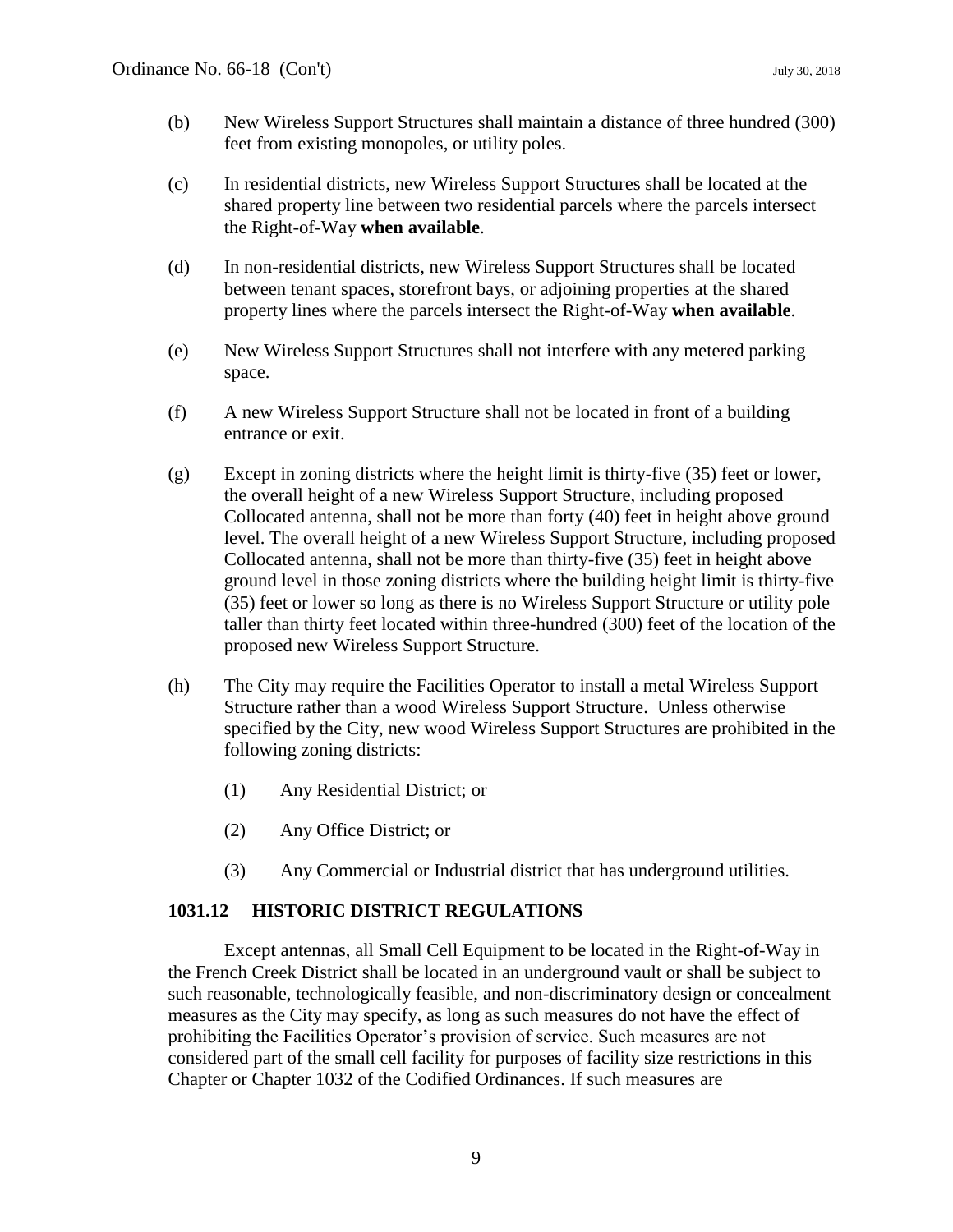technologically infeasible then the Facilities Operator may submit a waiver pursuant to Section 1031.13(d) .

# **1031.13 UNDERGROUND AREA REGULATIONS**

- (a) Subject to subsection (b), a Facilities Operator shall locate its Facilities underground in an Underground Area.
- (b) A Facilities Operator may replace an existing Wireless Support Structure or Collocate Small Cell Facilities on an Existing Wireless Support Structure even if the Wireless Support Structure is located in an Underground Area.
- (c) A Facilities Operator shall not install a new Wireless Support Structure in an Underground Area.
- (d) An Operator may apply to the City for a waiver of the underground placement requirement if the requirement prevents the Facilities Operator from achieving its service objective and the Facilities Operator is unable to achieve its service objective by placing Facilities at:
	- (1) A location in the public Right-of-Way where the prohibition does not apply;
	- (2) A utility easement the service provider has the right to access; and
	- (3) Other suitable locations or structures made available by the City at reasonable rates, fees and terms.
- (e) Submission of a waiver pursuant to subsection (d) is subject to the Facilities Operator's agreement to toll the timeframes set forth in Section 1031.08(a) of the Codified Ordinances by fourteen (14) days.

# **1031.14 DISCRETIONARY WAIVER**

**It is within the City's reasonable discretion to waive a portion or portions of this Chapter, as permitted under state and federal law, where such requirements in the City's judgment, are not necessary or appropriate to protect the City's interests and the purposes and intent of this Chapter.**

# **1031.99 PENALTIES; EQUITABLE REMEDIES**

(a) Any person or entity found guilty of violating, disobeying, omitting, neglecting or refusing to comply with any of the provisions of this Chapter shall be fined not less than one hundred dollars (\$100.00) nor more than five hundred dollars (\$500.00) for each offense. A separate and distinct offense shall be deemed committed each day during or on which a violation occurs or continues.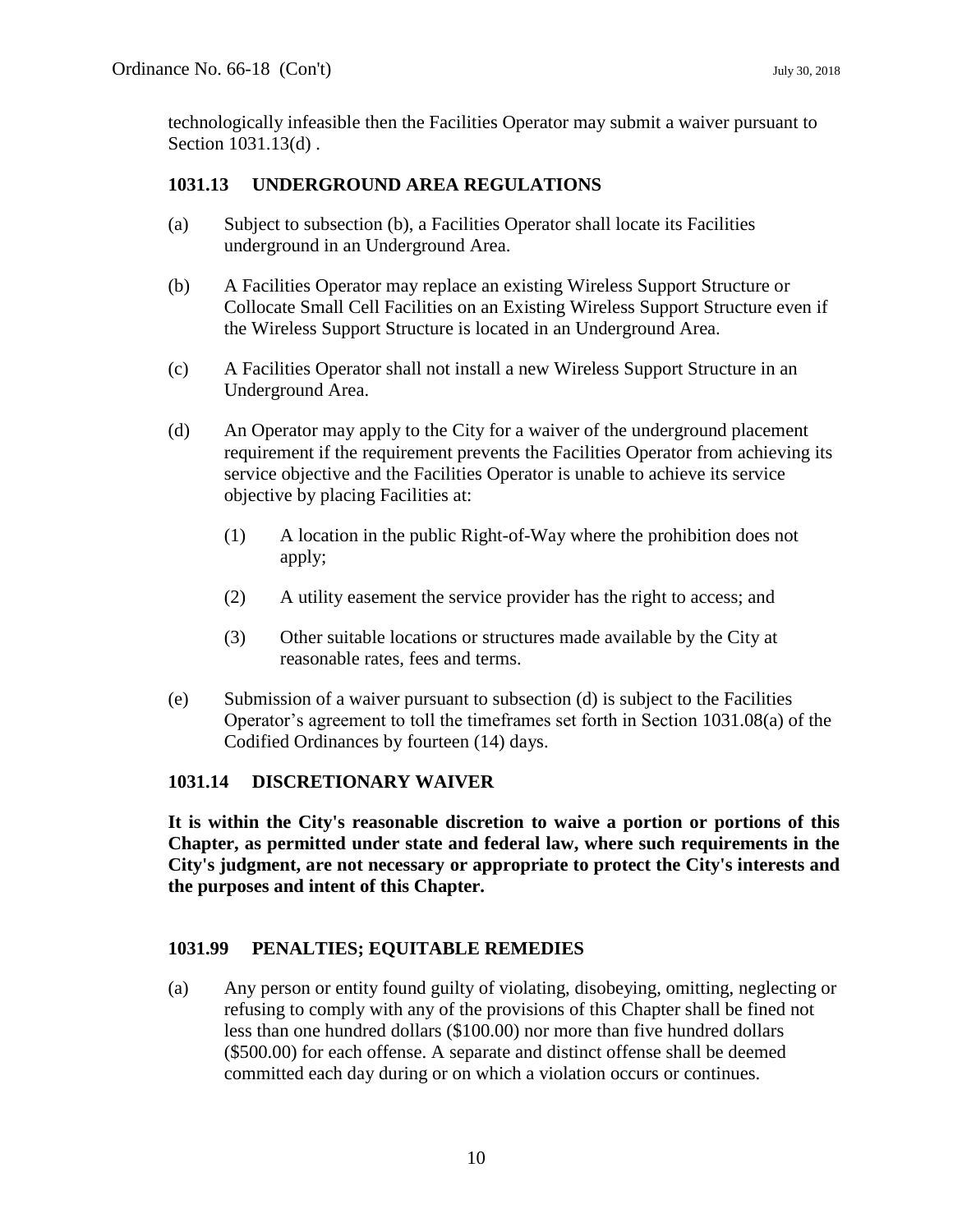- (b) If a Facilities Operator fails to comply with these Design Guidelines, Chapter 1032 of the Codified Ordinances, or the provisions set forth in Chapter 4939 of the Revised Code, the City may terminate the Facility Operator's Small Cell Use Permit.
- (c) Nothing in this Chapter shall be construed as limiting any judicial remedies that the City may have, at law or in equity, for enforcement of this Chapter."

Section 2- That it is found and determined that all formal actions of the Council of the City of Avon concerning and relating to the adoption of this Ordinance were taken in an open meeting of the Council of the City of Avon and that all deliberations of this City's Council and any of its committees that resulted in those formal actions were in meetings open to the public, in compliance with all legal requirements, including Section 121.22 of the Ohio Revised Code.

Section 3- That this Ordinance is hereby declared to be an emergency measure immediately necessary for the preservation of the public health, safety and welfare of the citizens of the City of Avon, the immediate emergency being the necessity to adopt legislation and design guidelines for the installation of small cell equipment and facilities before July 31, 2018, the effective date of H.B. 478; therefore, this ordinance shall be in full force and effect immediately upon its passage and approval by the Mayor.

| PASSED: | DATE SIGNED: |
|---------|--------------|
|         |              |
|         |              |

By: \_\_\_\_\_\_\_\_\_\_\_\_\_\_\_\_\_\_\_\_\_\_\_\_\_\_\_\_\_\_\_\_\_\_

Craig L. Witherspoon, Council President

\_\_\_\_\_\_\_\_\_\_\_\_\_\_\_\_\_\_\_\_\_\_\_\_\_\_\_\_\_\_\_\_\_

DATE APPROVED BY THE MAYOR: \_\_\_\_\_\_\_\_\_\_\_\_\_\_\_\_\_\_

APPROVED AS TO FORM:

Bryan K. Jensen, Mayor

John A. Gasior, Law Director

\_\_\_\_\_\_\_\_\_\_\_\_\_\_\_\_\_\_\_\_\_\_\_\_\_\_\_\_

\_\_\_\_\_\_\_\_\_\_\_\_\_\_\_\_\_\_\_\_\_\_\_\_\_\_\_\_\_

ATTEST:

Barbara Brooks Clerk of Council